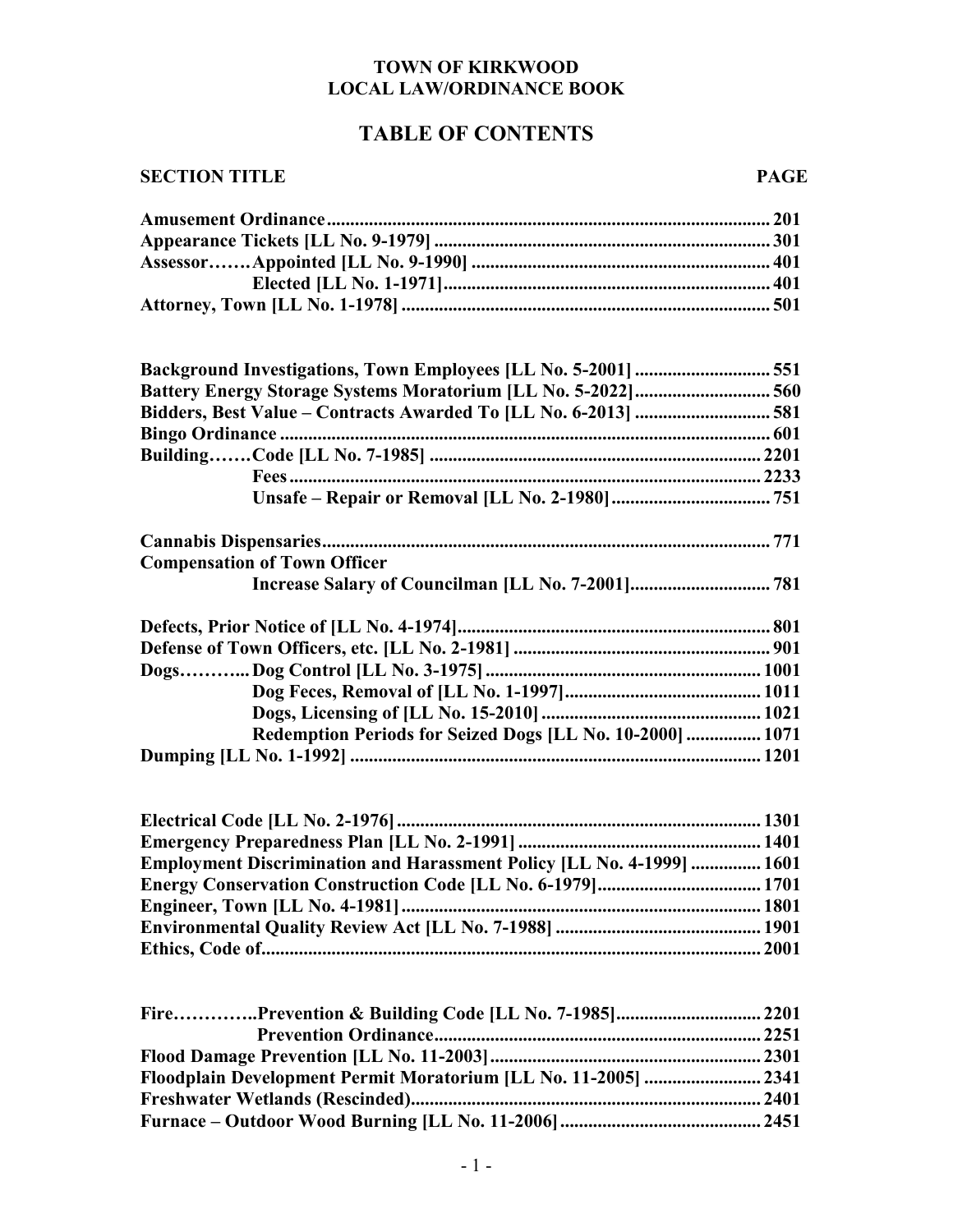## **TABLE OF CONTENTS**

#### **SECTION TITLE** PAGE

| Illicit Discharges, Prohibiting, and Activities & Connections to Separate |
|---------------------------------------------------------------------------|
|                                                                           |
|                                                                           |
|                                                                           |
|                                                                           |
|                                                                           |
|                                                                           |
|                                                                           |
|                                                                           |
|                                                                           |
|                                                                           |
|                                                                           |
|                                                                           |
|                                                                           |
|                                                                           |
|                                                                           |
|                                                                           |
| Board Training Requirements [LL No. 4-2001] 4131                          |
|                                                                           |
|                                                                           |
|                                                                           |
|                                                                           |
|                                                                           |
|                                                                           |
|                                                                           |
|                                                                           |
|                                                                           |
|                                                                           |
|                                                                           |
| Smoking, Prohibited on All Town-Owned Properties [LL No. 1-2022] 4830     |
| Solar and/or Wind Energy Moratorium [LL No. 4-2016] (Expired 6/6/17) 4835 |